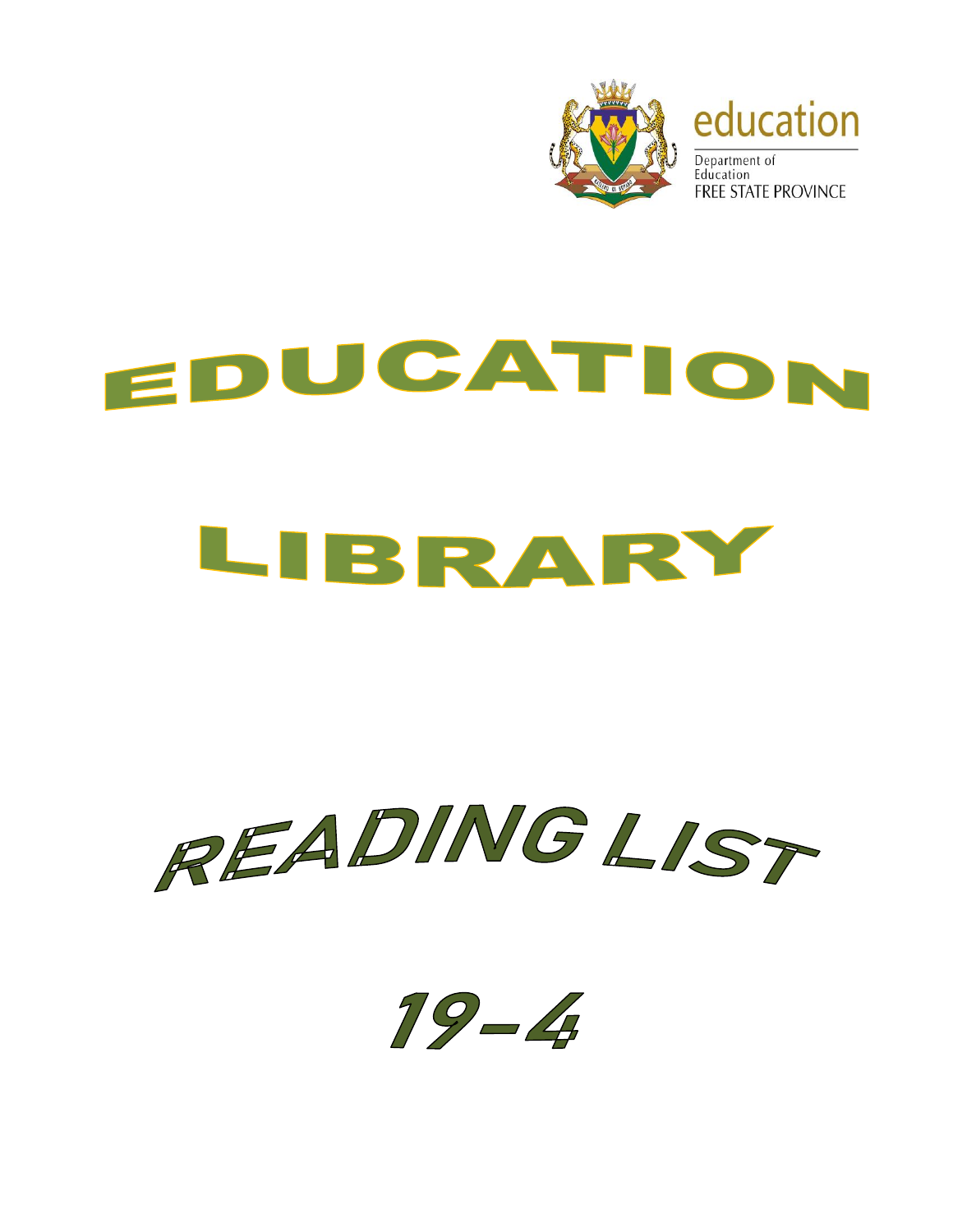## **Copies are available on request, with submission of NUMBER of LIST and ARTICLE from:**

The Librarian Education Library Company and Company Education Library BLOEMFONTEIN 9300

## *Postal address*: *Physical address*:

Education Library Ground Floor, Syfrets Building Private Bag X20565 65 Charlotte Maxeke Street

*Tel*: 051-404-8467 *Fax*: 086-615-2502 *E-mail*: [E.Mostert@fseducation.gov.za](mailto:E.Mostert@fseducation.gov.za)

| <b>ACHIEVEMENT</b>      | $1/19 - 4$ | <b>FERGUS, E</b>                                                                           |
|-------------------------|------------|--------------------------------------------------------------------------------------------|
|                         |            | Confronting our beliefs about poverty and discipline: school practitioners often assume    |
|                         |            | kids from low-income backgrounds belong to a distinct and dysfunctional culture.           |
|                         |            | Phi Delta Kappan, 100(5), Feb 19, pp 31-34                                                 |
|                         | $2/19 - 4$ | KHOURY, CR                                                                                 |
|                         |            | Investigation of concurrent validity of fidelity of implementation measures at initial     |
|                         |            | years of implementation: examine relations between fidelity self-assessment and            |
|                         |            | team-based fidelity measures in the first 4 years of implementation of School-Wide         |
|                         |            | Positive Behavioural Interventions and Supports (SWPBIS).                                  |
|                         |            | Remedial and Special Education, 40(1), Feb 19, pp 25-31                                    |
|                         | $3/19 - 4$ | VISSER, MM                                                                                 |
|                         |            | Early learning experiences, school entry skills and later mathematics achievement in       |
|                         |            | South Africa: the role of the home is important in preparing children for school and has   |
|                         |            | an impact on their later achievement.                                                      |
|                         |            | South African Journal of Childhood Education, 9(1), '19, 9 pp                              |
| <b>AIDS</b>             | $4/19 - 4$ | MUSINGARABWI, S                                                                            |
|                         |            | Teacher views of the implementation of the HIV/AIDS curriculum in Zimbabwean               |
|                         |            | primary schools.                                                                           |
|                         |            | Southern African Review of Education with Production, 24(1), Dec 18, pp 58-73              |
| <b>ART</b>              | $5/19-4$   | WINNER, E                                                                                  |
|                         |            | Valuing thinking in the arts: arts are often placed within a context of supporting other   |
|                         |            | subjects and imbued with myths about how children's artistry is developed: some            |
|                         |            | research based approaches to thinking about arts education and assessment.                 |
| <b>ASSESSMENT</b>       |            | Creative Teaching & Learning, 8(4), 2019, pp 13-20                                         |
|                         | $6/19 - 4$ | KNIGHT, M<br>Taking on a new grading system: the interconnected effects of standards-based |
|                         |            | grading on teaching, learning, assessment, and student behaviour.                          |
|                         |            | NASSP Bulletin, 103(1), Mar 19, pp 65-92                                                   |
| <b>BARRIERS</b>         | $7/19 - 4$ | <b>BLANDFORD, S</b>                                                                        |
|                         |            | Working class conundrum: unique insight into the way working class children fail and       |
|                         |            | what can be done about it.                                                                 |
|                         |            | School Leadership Today, 8(5), '18, pp 82-85                                               |
| <b>BULLYING</b>         | $8/19 - 4$ | MOKGOLO, M                                                                                 |
|                         |            | Buridan's Ass Syndrome: dilemma of the human resources practitioner in workplace           |
|                         |            | bullying.                                                                                  |
|                         |            | SA Journal of Human Resource Management, 17(1), 2019, 11pp                                 |
| <b>CHILDREN: Street</b> | $9/19 - 4$ | DLADLA, J                                                                                  |
|                         |            | Teachers' perceptions of learners who are street children: A South African case study.     |
|                         |            | SA Journal of Education, 38(Supplement 2), Dec 18, 8pp                                     |
| <b>CLASSROOMS</b>       | 10/19-4    | MOKGOSI, P                                                                                 |
|                         |            | Lesson study: collaborative enhancement of economic and management sciences                |
|                         |            | (EMS) teachers' classroom practices.                                                       |
|                         |            | Journal of Educational Studies, 17(1), 2018, pp 94-114                                     |
|                         | 11/19-4    | SIMMONS, C                                                                                 |
|                         |            | Real deal on classroom management for new teachers: often feels like an unscalable         |
|                         |            | mountain here are tips to help you reach the heights.                                      |
|                         |            | Educational Leadership, 77(1), Sep 19, pp 42-44, 46-48                                     |
| <b>CURRICULUMS</b>      | 12/19-4    | CHRISTIAN, MN                                                                              |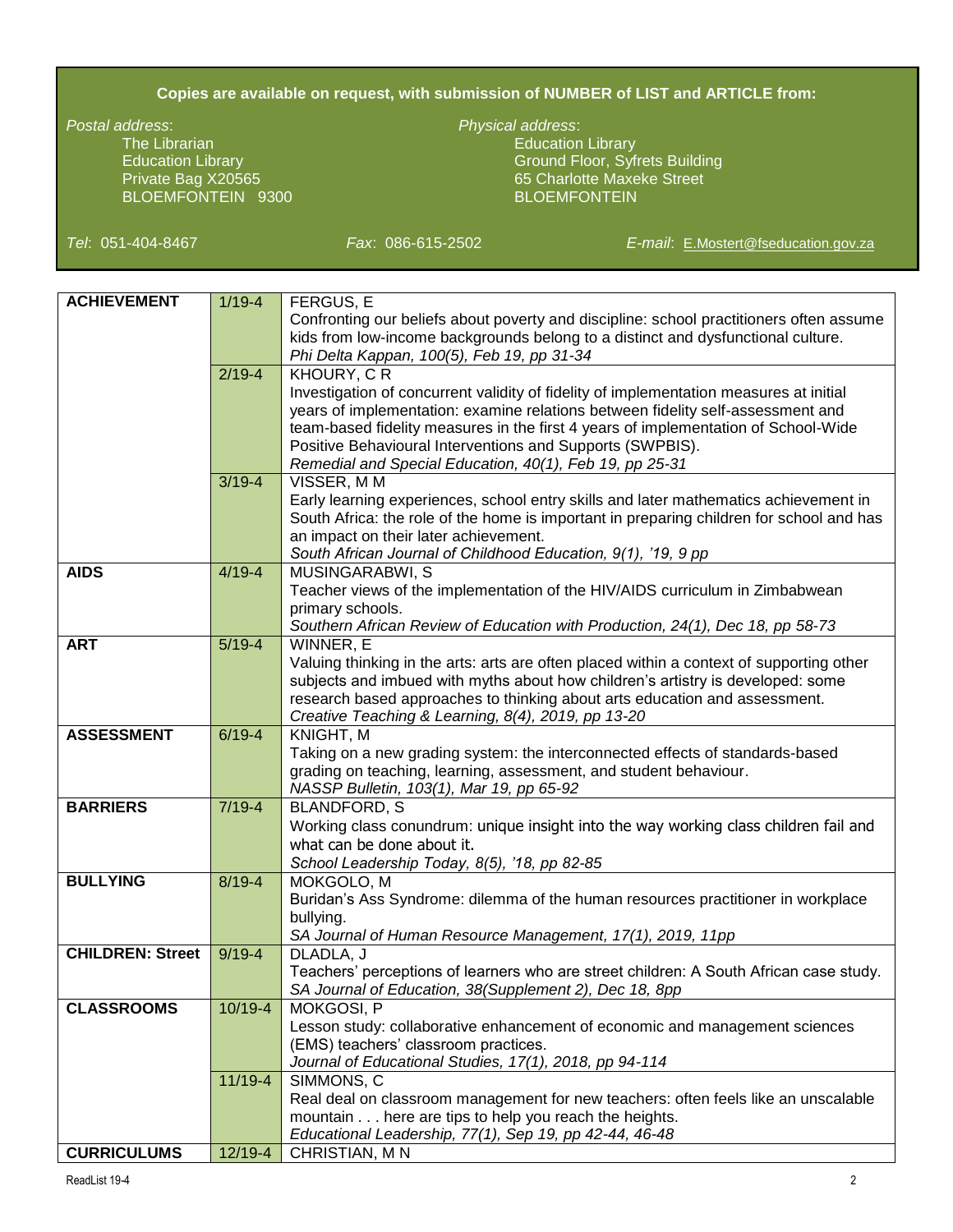|                                 |             | Exploring the teachers' experiences of implementing a high school curriculum: a South                                                                       |
|---------------------------------|-------------|-------------------------------------------------------------------------------------------------------------------------------------------------------------|
|                                 |             | Africa view.                                                                                                                                                |
|                                 |             | Journal of Educational Studies, 17(1), 2018, pp 57-75                                                                                                       |
|                                 | 13/19-4     | MüLLER, M                                                                                                                                                   |
|                                 |             | Working toward socially just curriculum in SA: a collaborative autobiographical<br>narrative inquiry.                                                       |
|                                 |             | Journal of Education, Issue 74, '18, pp 85-101                                                                                                              |
| <b>EDUCATION:</b>               | 14/19-4     | <b>BANTWINI, BD</b>                                                                                                                                         |
| districts                       |             | The Circuit Managers as the weakest link in the school district leadership chain!                                                                           |
|                                 |             | Perspectives from a province in South Africa.                                                                                                               |
|                                 |             | SA Journal of Education, 38(3), Aug 18, 9pp                                                                                                                 |
| <b>EDUCATION:</b>               | 15/19-4     | MUNJE, PN                                                                                                                                                   |
| quality                         |             | Reframing the quality education discourse via a capability analysis of Quintile 1 (poor)                                                                    |
|                                 |             | school communities.<br>Southern African Review of Education with Production, 24(1), Dec 18, pp 109-125                                                      |
| <b>EMOTIONAL</b>                | 16/19-4     | BAILEY, R                                                                                                                                                   |
| <b>DEVELOPMENT</b>              |             | Re-imagining social-emotional learning: findings from a strategy-based approach: to                                                                         |
|                                 |             | bring the benefits of SEL to more students, programs need to be flexible enough to                                                                          |
|                                 |             | adapt to local needs.                                                                                                                                       |
|                                 |             | Phi Delta Kappan, 100(5), Feb 19, pp 53-58                                                                                                                  |
| <b>GROUPS</b>                   | 17/19-4     | <b>TRIYANTO</b>                                                                                                                                             |
|                                 |             | Understanding student participation within a group learning.<br>SA Journal of Education, 39(2), May 19, 15pp                                                |
| <b>HISTORY</b>                  | 18/19-4     | SCHELLNACK-KELLY, IS                                                                                                                                        |
|                                 |             | Making history a compulsory school subject - opportunities for memory institutions:                                                                         |
|                                 |             | explores archive facilities around the world and demonstrates how these institutions                                                                        |
|                                 |             | provide educational opportunities to schoolchildren and the youth.                                                                                          |
|                                 |             | Journal for Contemporary History, 44(1), 2019, pp 130-150                                                                                                   |
| <b>HUMAN</b><br><b>RESOURCE</b> | 19/19-4     | COETZEE, M<br>Perceptions of sacrifice, workplace friendship and career concerns as explanatory                                                             |
| <b>MANAGEMENT</b>               |             | mechanisms of employees' organisational commitment.                                                                                                         |
|                                 |             | SA Journal of Human Resource Management, 17(1), 2019, 9pp                                                                                                   |
|                                 | $20/19 - 4$ | <b>KLINCK, K</b>                                                                                                                                            |
|                                 |             | Performance management model addressing human factors in the North West                                                                                     |
|                                 |             | provincial administration.                                                                                                                                  |
|                                 |             | SA Journal of Human Resource Management, 17(1), 2019, 17pp                                                                                                  |
| <b>ICT</b>                      | $21/19 - 4$ | OJO, O A<br>Effectiveness of Information and Communication Technologies (ICTs) in teaching and                                                              |
|                                 |             | learning in high schools in Eastern Cape Province.                                                                                                          |
|                                 |             | SA Journal of Education, 38(Supplement 2), Dec 18, 11pp                                                                                                     |
| <b>INCLUSION</b>                | $22/19 - 4$ | MFUTHWANA, T                                                                                                                                                |
|                                 |             | Establishing inclusive schools: teachers' perceptions of inclusive education teams:                                                                         |
|                                 |             | inclusive education in South Africa is inextricably linked with building a new democracy                                                                    |
|                                 |             | based on social justice, specifically by eradicating exclusionism in education.                                                                             |
|                                 | 23/19-4     | SA Journal of Education, 38(4), Nov 18, 10 pp<br>MUTHUKRISHNA, N                                                                                            |
|                                 |             | Decolonising inclusive education in lower income, Southern African educational                                                                              |
|                                 |             | contexts: research and reflexive engagement over the last five years on inclusive                                                                           |
|                                 |             | education policy formulation and implementation in selected Southern African                                                                                |
|                                 |             | contexts, namely, Botswana, Namibia, South Africa, and Malawi.                                                                                              |
|                                 |             | SA Journal of Education, 38(4), Nov 18, 11 pp                                                                                                               |
| <b>INTELLIGENCE</b>             | 24/19-4     | CHUA, F                                                                                                                                                     |
|                                 |             | How are we smart? What does it mean to be intelligent? How does intelligence<br>develop and vary in humans? How much do thinking dispositions contribute to |
|                                 |             | intelligent behaviour? Can intelligence be learned?: discussion what we know about                                                                          |
|                                 |             | these questions.                                                                                                                                            |
|                                 |             | Creative Teaching & Learning, 8(4), 2019, pp 22-28                                                                                                          |
| <b>LANGUAGES</b>                | $25/19-4$   | BEACH, P                                                                                                                                                    |
|                                 |             | Word painting: using a musical technique to enhance vocabulary by engaging                                                                                  |
|                                 |             |                                                                                                                                                             |
|                                 |             | students' creativity as visual artists and music composers, with no music or visual art<br>experience required!                                             |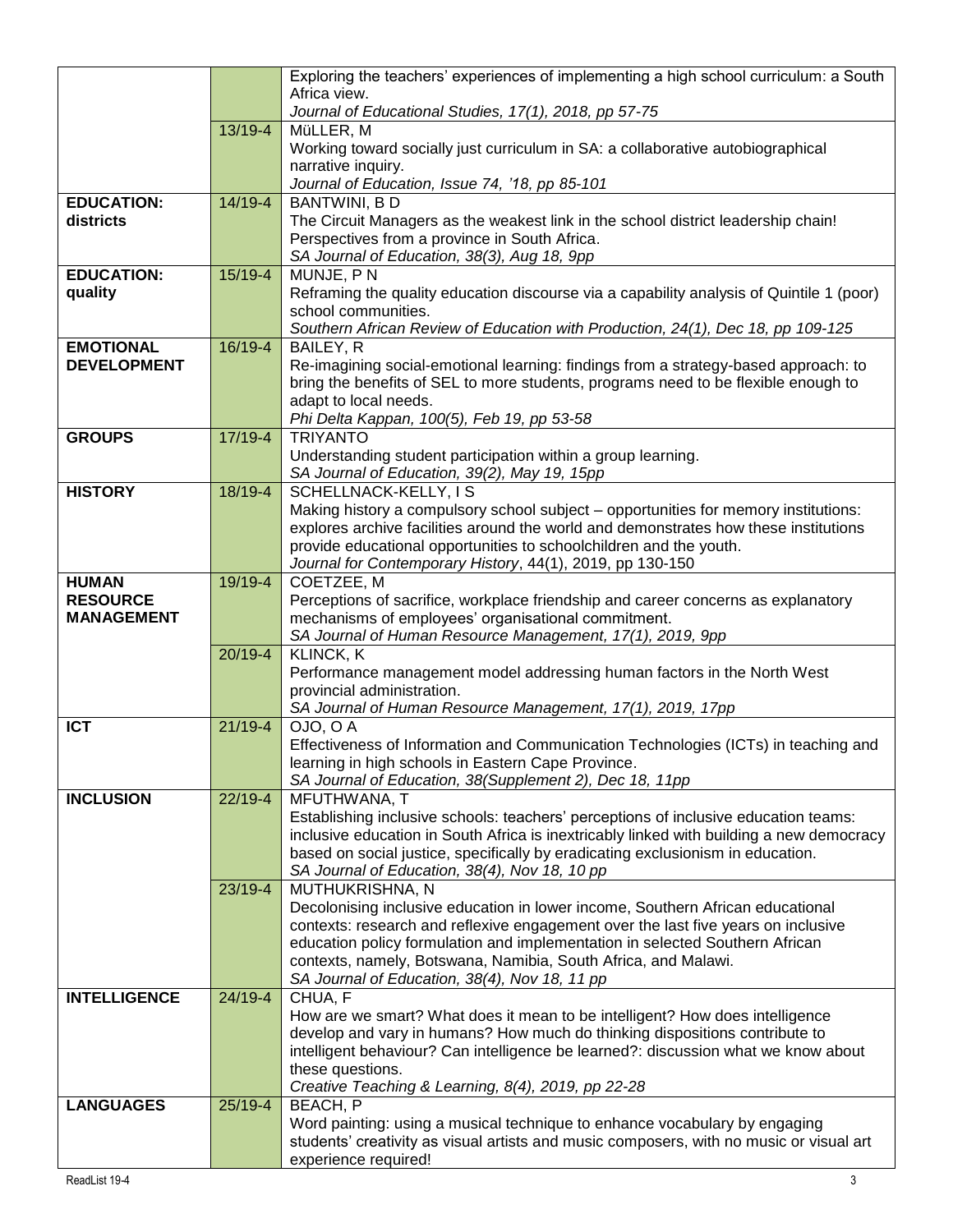|                     |             | Reading Teacher, 72(6), May/Jun 19, pp 750-754                                            |
|---------------------|-------------|-------------------------------------------------------------------------------------------|
| <b>LEARNING</b>     | 26/19-4     | DU TOIT-BRITS, C                                                                          |
|                     |             | Focus on self-directed learning: the role that educators' expectations play in the        |
|                     |             | enhancement of students' self-directedness.                                               |
|                     |             | SA Journal of Education, 39(2), May 19, 11pp                                              |
|                     | 27/19-4     | <b>KRUEGER, N</b>                                                                         |
|                     |             | Learning how to learn: the future of education isn't in the content students absorb. It's |
|                     |             | in the cognitive skills that allow them to keep learning and adapting long after they've  |
|                     |             | left the classroom.                                                                       |
|                     |             | Empowered Learner, 19/12/2018, 5 pp                                                       |
|                     | 28/19-4     | <b>WEISBLAT, GZ</b>                                                                       |
|                     |             | Does the innovation really work? Effectiveness of self-organised learning environment     |
|                     |             | (SOLE) in the classroom: learners' content knowledge no longer valuable as their          |
|                     |             | content navigation skills, and teachers' expertise is no longer beholden to didactic      |
|                     |             | instruction.                                                                              |
|                     |             | Childhood Education, 95(2), Mar/Apr 19, pp 60-66                                          |
| <b>LIFE</b>         | 29/19-4     | GEORGE, G                                                                                 |
| <b>OREINTATION</b>  |             | Challenges facing life orientation educators in the delivery of sexuality education in    |
|                     |             | South African schools.                                                                    |
|                     |             | Southern African Review of Education with Production, 24(1), Dec 18, pp 43-57             |
| <b>MANAGEMENT</b>   | $30/19 - 4$ | CROUS, W                                                                                  |
|                     |             | Move towards agile and agile HR: it involves new values, principles, practices and        |
|                     |             | processes and a radical alternative to command-and-control style management.              |
|                     |             | Human Capital Review, Apr 19, 3pp                                                         |
| <b>MATHEMATICS</b>  | $31/19 - 4$ | MAVHUNGU, E                                                                               |
|                     |             | Use of computers in teaching mathematical hyperbolic graphs at grades 10 to 12.           |
|                     |             | Journal of Educational Studies, 17(1), 2018, pp 133-154                                   |
|                     | 32/19-4     | PENLINGTON, T                                                                             |
|                     |             | Strategies for understanding subtraction: flexibility in performing these operations is   |
|                     |             | important, and as educators we should be aware of a variety of approaches that could      |
|                     |             | potentially resonate differently with different learners.                                 |
|                     |             | Learning and Teaching Mathematics, no 25, Dec 18, pp 11-14                                |
| <b>MOTIVATION</b>   | 33/19-4     | HEYNS, MM                                                                                 |
|                     |             | Generational differences in workplace motivation: findings contradict the popular         |
|                     |             | notion that generational cohorts differ significantly from each other in terms of         |
|                     |             | diverging intrinsic and extrinsic motivational preferences that may influence their       |
|                     |             | behaviour at work.                                                                        |
|                     |             | SA Journal of Human Resource Management, 16(1), 2018, 10pp                                |
| <b>PARENTS</b>      | 34/19-4     | KELLY, C                                                                                  |
|                     |             | Challenging parents disadvantaged children: the parents of disadvantaged children         |
|                     |             | are the most difficult to engage but they must always be the priority!                    |
| <b>PRINCIPALS</b>   | $35/19 - 4$ | School Leadership Today, 8(6), '18, pp 52-56<br>WHITAKER, T                               |
|                     |             | How principals can support new teachers: five powerful ways to help new teachers          |
|                     |             | thrive and enhance school culture.                                                        |
|                     |             | Educational Leadership, 77(1), Sep 19, pp 50-54                                           |
| <b>PROFESSIONAL</b> | 36/19-4     | JONCK, P                                                                                  |
| <b>DEVELOPMENT</b>  |             | Micro-level outcomes evaluation of a skills capacity intervention within the South        |
|                     |             | African public service: towards an impact evaluation.                                     |
|                     |             | SA Journal of Human Resource Management, 16(1), 2018, 9pp                                 |
|                     | $37/19 - 4$ | LEE, V                                                                                    |
|                     |             | We're in this together: principals and teachers as partners and learners in lesson        |
|                     |             | study. Research proposes lesson study as a professional development structure that        |
|                     |             | allows principals and teachers in secondary schools to meet the demands of English        |
|                     |             | and disciplinary literacy standards.                                                      |
|                     |             | NASSP Bulletin, 103(1), Mar 19, pp 51-64                                                  |
|                     | 38/19-4     | MOODLEY, M                                                                                |
|                     |             | WhatsApp: creating a virtual teacher community for supporting and monitoring after a      |
|                     |             | professional development programme.                                                       |
|                     |             | SA Journal of Education, 39(2), May 19, 10pp                                              |
|                     | 39/19-4     | <b>PALMER</b>                                                                             |
|                     |             |                                                                                           |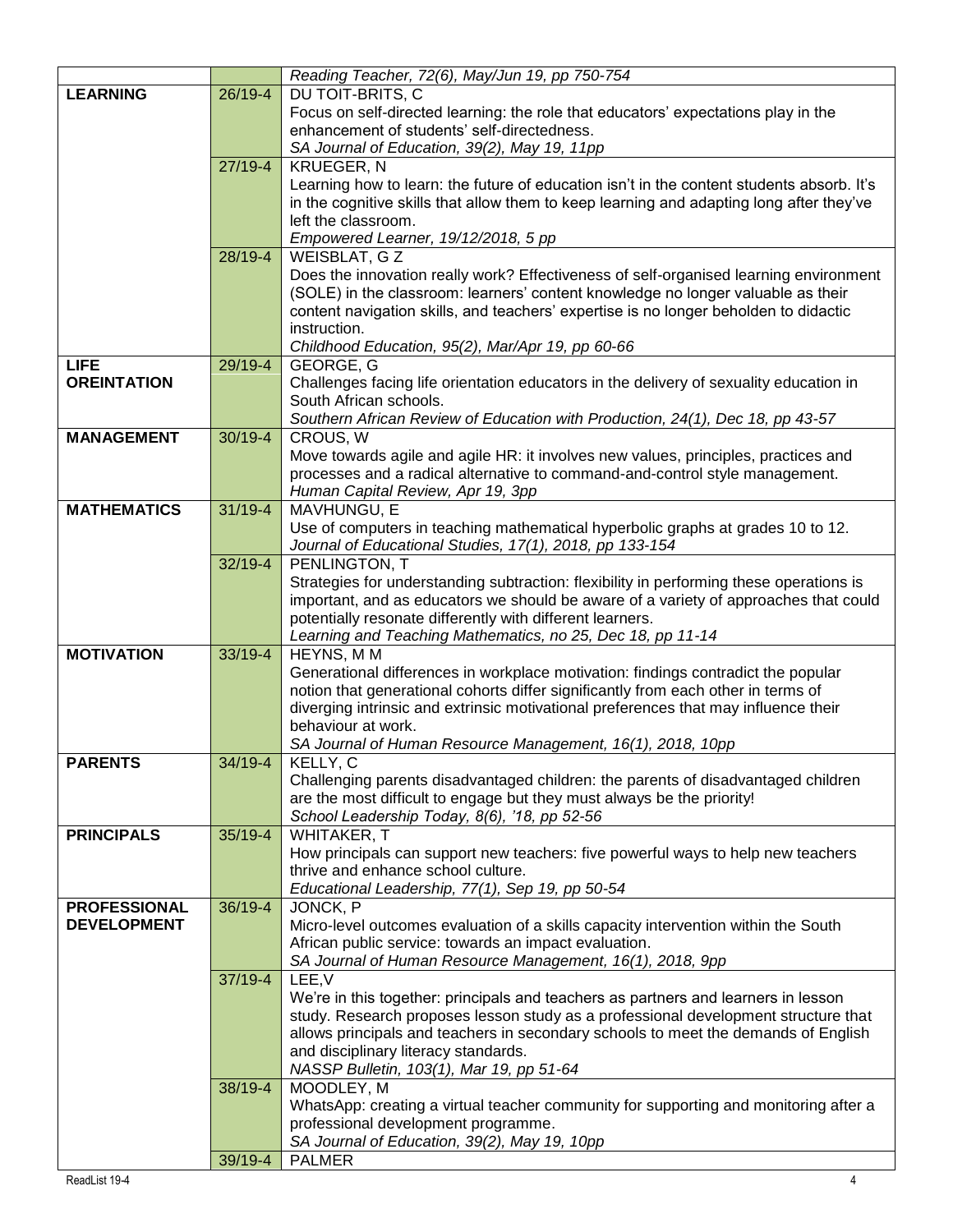|                     |             | How to grow leadership capacity for research engagement: explore how the attitudes,<br>understanding and skills of leaders can be transformed to enrich enquiry-led<br>professional development. |
|---------------------|-------------|--------------------------------------------------------------------------------------------------------------------------------------------------------------------------------------------------|
|                     |             | Professional Development Today, 20(3), 2019, pp 48-51                                                                                                                                            |
| <b>PROFESSIONAL</b> | 40/19-4     | ATWAL, K                                                                                                                                                                                         |
| <b>LEARNING</b>     |             | Creating dynamic learning community: approach for successfully moving the school                                                                                                                 |
| <b>COMMUNITIES</b>  |             | into the top 1 per cent nationally through empowerment and development of the                                                                                                                    |
|                     |             | school's most valuable asset $-$ the teachers.                                                                                                                                                   |
|                     |             | School Leadership Today, 8(6), '18, pp 58-63                                                                                                                                                     |
| <b>READING</b>      | 41/19-4     | KAYE, EL                                                                                                                                                                                         |
|                     |             | As easy as ABC? Teaching and learning about letters in early literacy: how can busy                                                                                                              |
|                     |             | teachers effectively support letter knowledge in the context of authentic reading and                                                                                                            |
|                     |             | writing?                                                                                                                                                                                         |
|                     |             | Reading Teacher, 72(5), Mar/Apr 19, pp 599-610                                                                                                                                                   |
|                     | 42/19-4     | MYSKOW, G                                                                                                                                                                                        |
|                     |             | Three interactive alternatives for developing reading fluency: presents three reading                                                                                                            |
|                     |             | activities (Start-up!, Pop-up!, and End-up!).                                                                                                                                                    |
|                     |             | English Teaching Forum, 57(2), 2019, pp 2-11                                                                                                                                                     |
|                     | 43/19-4     | <b>WARFIELD, S</b>                                                                                                                                                                               |
|                     |             | Read and run: a communicative reading activity to motivate students to read those<br>seemingly difficult texts.                                                                                  |
|                     |             | English Teaching Forum, 57(2), 2019, pp 31-34                                                                                                                                                    |
| <b>RESEARCH</b>     | 44/19-4     | <b>RICKENSON, M</b>                                                                                                                                                                              |
|                     |             | How to plan your research project: helpful guide asks what research is, what it                                                                                                                  |
|                     |             | involves and how you can plan research so that it is effective: thinking time before you                                                                                                         |
|                     |             | embark on a project can be crucial to its eventual success.                                                                                                                                      |
|                     |             | Professional Development Today, 20(3), 2019, pp 10-16                                                                                                                                            |
| <b>SCHOOL</b>       | 45/19-4     | NAIDOO, P                                                                                                                                                                                        |
| <b>PRINCIPALS</b>   |             | Perceptions of teachers and school management teams of the leadership roles of                                                                                                                   |
|                     |             | public school principals.                                                                                                                                                                        |
|                     |             | SA Journal of Education, 39(2), May 19, 14pp                                                                                                                                                     |
|                     | 46/19-4     | PERSAUD, A                                                                                                                                                                                       |
|                     |             | School leadership and education diplomacy: school leaders need a new set of<br>diplomacy skills that allows them to better meet the challenges they face and ensure                              |
|                     |             | inclusive and equitable education and lifelong learning for all.                                                                                                                                 |
|                     |             | Childhood Education, 95(2), Mar/Apr 19, pp 20-28                                                                                                                                                 |
| <b>SCHOOLS:</b>     | $47/19 - 4$ | ANDERSON, J                                                                                                                                                                                      |
| diversity           |             | Voluntary integration in uncertain times: many district leaders would like to promote                                                                                                            |
|                     |             | greater diversity in their schools, but when it comes to voluntary efforts to integrate                                                                                                          |
|                     |             | public schools, the law can be confusing.                                                                                                                                                        |
|                     |             | Phi Delta Kappan, 100(5), Feb 19, pp 14-18                                                                                                                                                       |
| <b>SCHOOLS:</b>     | 48/19-4     | CARPENTER, R                                                                                                                                                                                     |
| effective           |             | Authentic strategies for primary school improvement: what real school improvement is                                                                                                             |
|                     |             | and how important it is to stay focused on the real substance of education rather than                                                                                                           |
|                     |             | pandering to the latest trends in accountability.<br>School Leadership Today, 9(4), 2019, pp 50-54                                                                                               |
|                     | 49/19-4     | KARGE, BD                                                                                                                                                                                        |
|                     |             | Elevated educators making LEEAAPS for school improvement: innovative model for                                                                                                                   |
|                     |             | school improvement that focusses on coaching to elevate educators into true change-                                                                                                              |
|                     |             | makers.                                                                                                                                                                                          |
|                     |             | Childhood Education, 95(2), Mar/Apr 19, pp 13-19                                                                                                                                                 |
| <b>SCIENCE</b>      | 50/19-4     | HARTLEY, M                                                                                                                                                                                       |
|                     |             | Bringing DNA to life in the primary years: framework for teaching it in primary school,                                                                                                          |
|                     |             | allowing students to visualise and engage with DNA, laying a strong foundation for                                                                                                               |
|                     |             | curiosity and inquiry.                                                                                                                                                                           |
|                     |             | Creative Teaching & Learning, 9(1), 2019, pp 46-52                                                                                                                                               |
| <b>SOCIAL MEDIA</b> | $51/19-4$   | McCUSKER, S                                                                                                                                                                                      |
|                     |             | Getting started with social media in the classroom: powerful tool for connecting<br>communities and communicating to others.                                                                     |
|                     |             | Digital Learning, Issue 1:1, 2019, pp 28-34                                                                                                                                                      |
| <b>SPECIAL</b>      | 52/19-4     | CUENCA-CARLINO, Y                                                                                                                                                                                |
|                     |             |                                                                                                                                                                                                  |